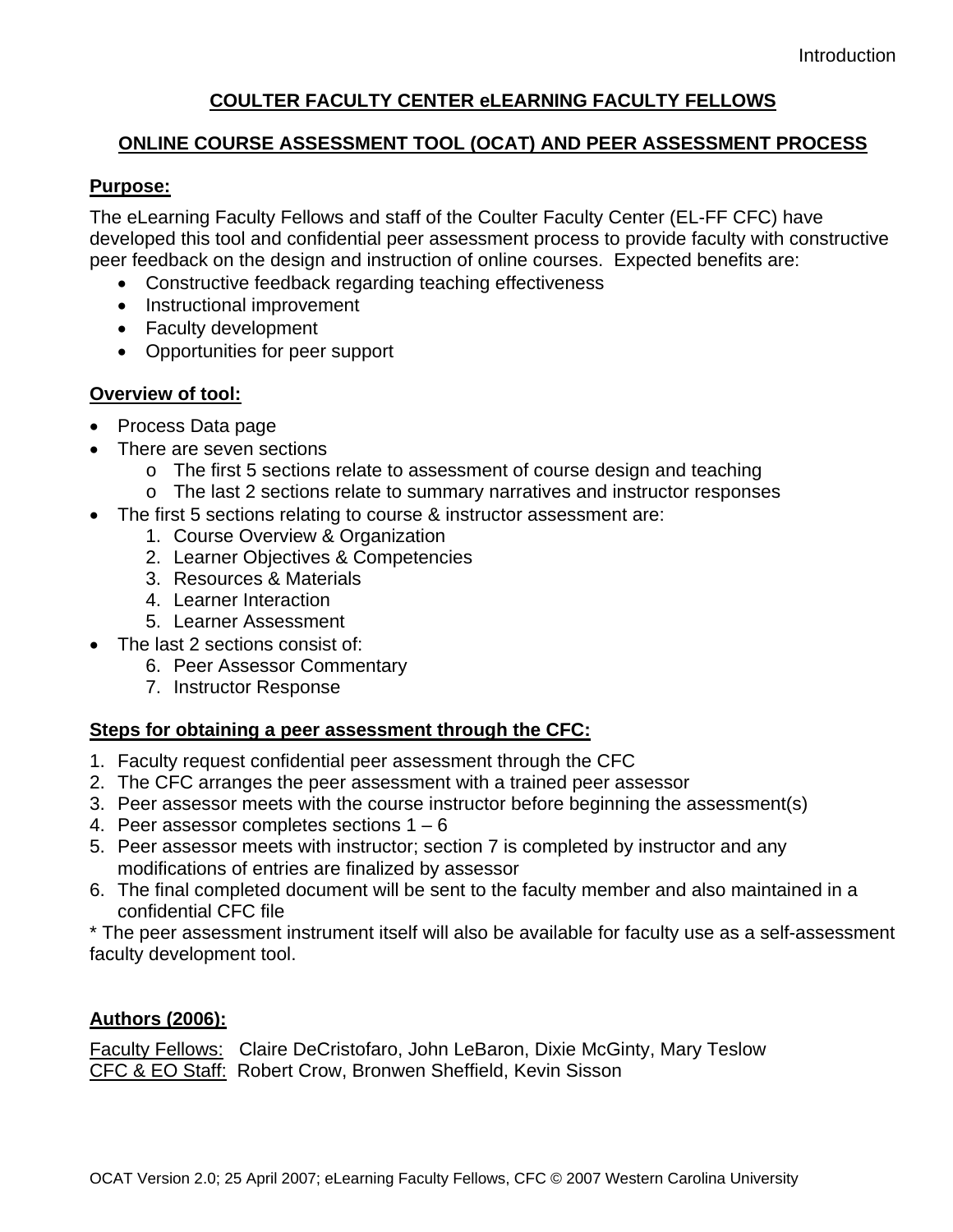# **OCAT PROCESS DATA**

### **PROCESS DATA TO BE INCLUDED:**

| 1. | Instructor being assessed (Name, Rank, Department) |
|----|----------------------------------------------------|
| 2. | Course being assessed (Course Code, Section, Term) |
| 3. | Peer Assessor (Name, Rank, Department)             |
| 4. | Format (e.g. WebCT-CE, WebCat-Vista, Other)        |
| 5. | Number of students enrolled at time of assessment  |
| 6. | Date of request to CFC                             |
| 7. | Date assessment begun                              |
| 8. | Date assessment completed                          |

### Pre-assessment questions, peer assessor to instructor:

- 1. What is the delivery method of this course: F2F, totally online, hybrid?
- 2. How many students are enrolled?
- 3. Is this an elective or core course?
- 4. Are any external tools used (e.g. Centra, Ultimate Survey, Elluminate, other online resource tools)? And, if so, are they linked from within the course?
- 5. Is this course part of a course of study (program)? If so, where in the course of study is it placed? And, if so, is the same student cohort "traveling" with this professor?
- 6. Is this course part of a fully online program? If so, have the students already had experience of online courses within the online program?
- 7. Was there a separate orientation to the online course environment and course organization/navigation? Was this held online or F2F? Was an orientation done for other related student needs (e.g. library, IT services, Writing Center)?
- 8. Do you use e-mail as a substantial method of contacting or engaging your students throughout the online course?

# **PERFORMANCE LEVELS:**

| Evident:     | Element apparent on review                        |                                                                                               |
|--------------|---------------------------------------------------|-----------------------------------------------------------------------------------------------|
| Not evident: | Element not apparent on review                    | Assessor will address in post-<br>interview and record in section                             |
|              | <b>Not Applicable:</b> Not relevant to the course | commentary<br>Assessor will address in post-<br>interview and record in section<br>commentary |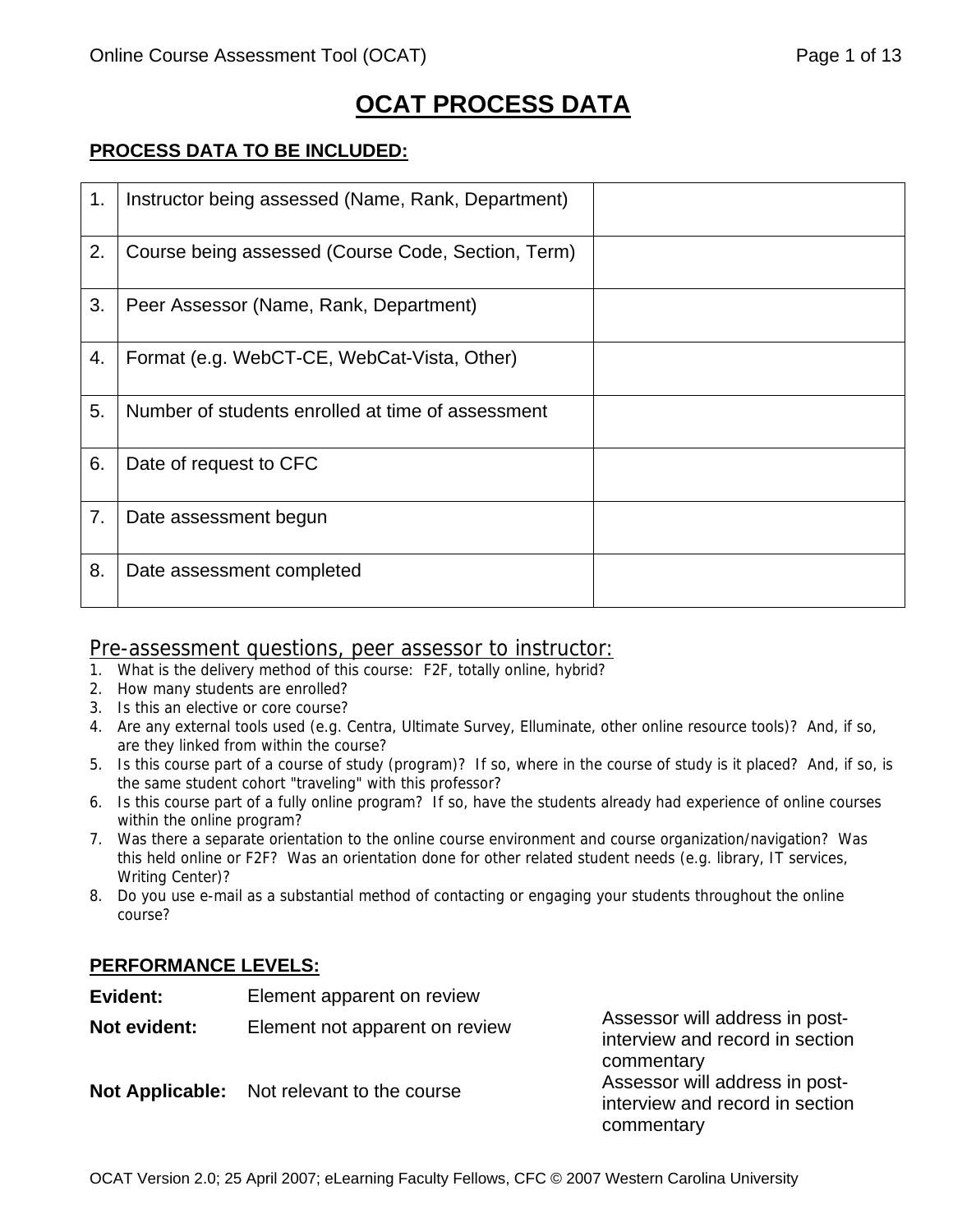|    | <b>COURSE OVERVIEW &amp; ORGANIZATION</b><br>A. Elements of course design                                                          | Evident | <b>Not Evident</b> |  |
|----|------------------------------------------------------------------------------------------------------------------------------------|---------|--------------------|--|
| 1. | Navigational instructions make the organization of the course<br>easy to understand and are transparent at the beginning of course |         |                    |  |
| 2. | Course introduction that includes guidance on the structure of the<br>course is provided                                           |         |                    |  |
| 3. | Course design demonstrates user-friendly presentation style                                                                        |         |                    |  |
| 4. | Minimum student technology competencies/skills for the course<br>are stated, if applicable                                         |         |                    |  |
| 5. | Course-specific technology requirements are stated, if applicable                                                                  |         |                    |  |
| 6. | Course instructions articulate or link to a clear description of the<br>technical support offered                                  |         |                    |  |
| 7. | Description and method of accessing the institution's academic<br>resources (e.g. library, Writing Center) is provided             |         |                    |  |
| 8. | Description and method of accessing the institution's student<br>support services and resources (e.g. student portal) is provided  |         |                    |  |
| 9. | Course design item(s) emerging from peer discussion not<br>included in the list above (type in box below).                         |         |                    |  |
|    |                                                                                                                                    |         |                    |  |

*1. Course Overview & Organization - continued on next page…*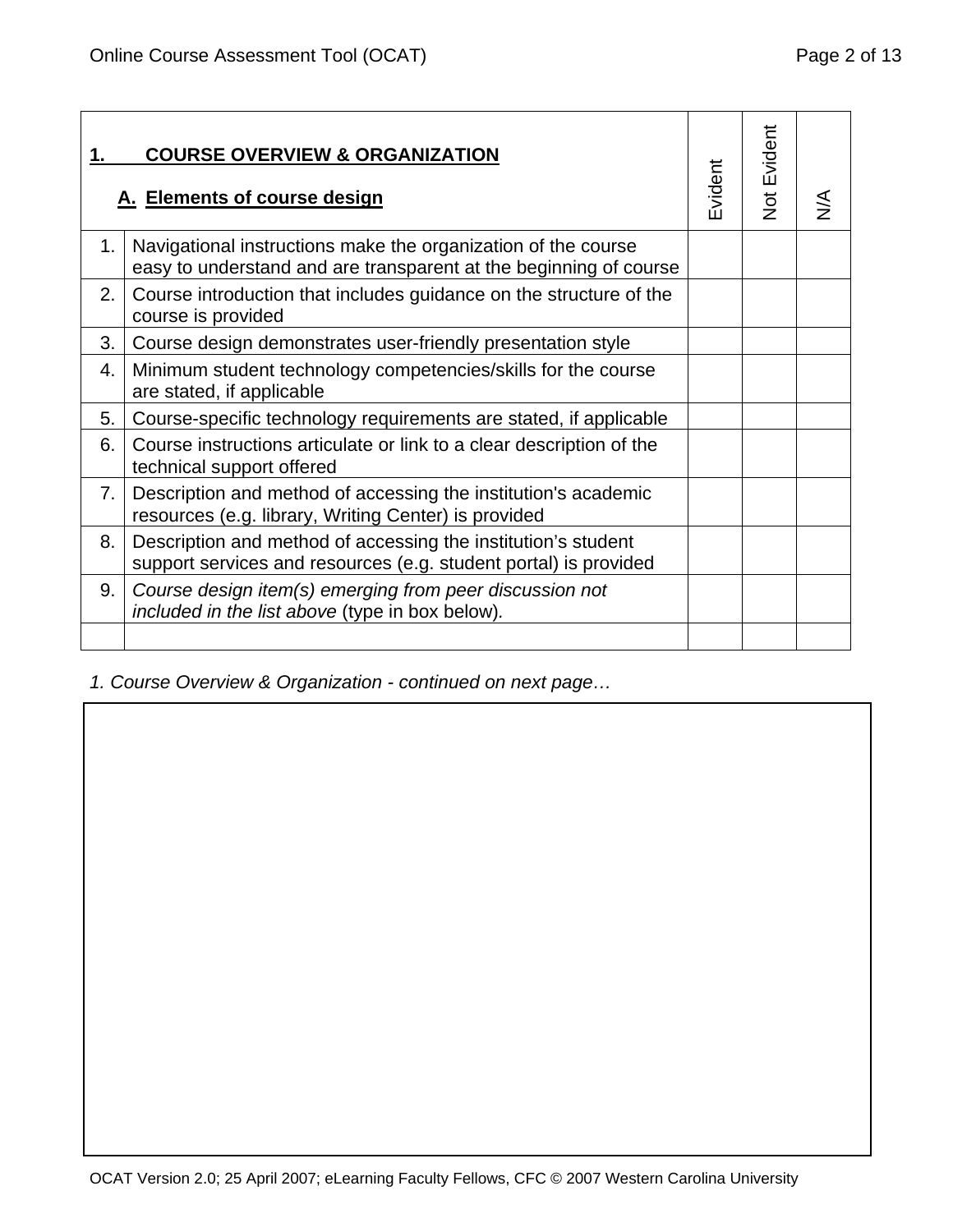|    | <b>COURSE OVERVIEW &amp; ORGANIZATION (continued)</b><br><b>B. Elements of teaching</b>                   | Evident | <b>Not Evident</b> |  |
|----|-----------------------------------------------------------------------------------------------------------|---------|--------------------|--|
|    | The instructor:                                                                                           |         |                    |  |
| 1. | provides an introduction and includes credentials related to this<br>course                               |         |                    |  |
| 2. | provides the opportunity for student introduction                                                         |         |                    |  |
| 3. | provides opportunity to practice and master the technologies<br>needed for the course                     |         |                    |  |
| 4. | assures that learners are ready to undertake assigned tasks                                               |         |                    |  |
| 5. | suggests amount of time expected to accomplish learning<br>activities                                     |         |                    |  |
| 6. | states the broader scholarly/practical context for learning<br>objectives/goals                           |         |                    |  |
| 7. | Instructional item(s) emerging from peer discussion not included<br>in the list above (type in box below) |         |                    |  |
|    |                                                                                                           |         |                    |  |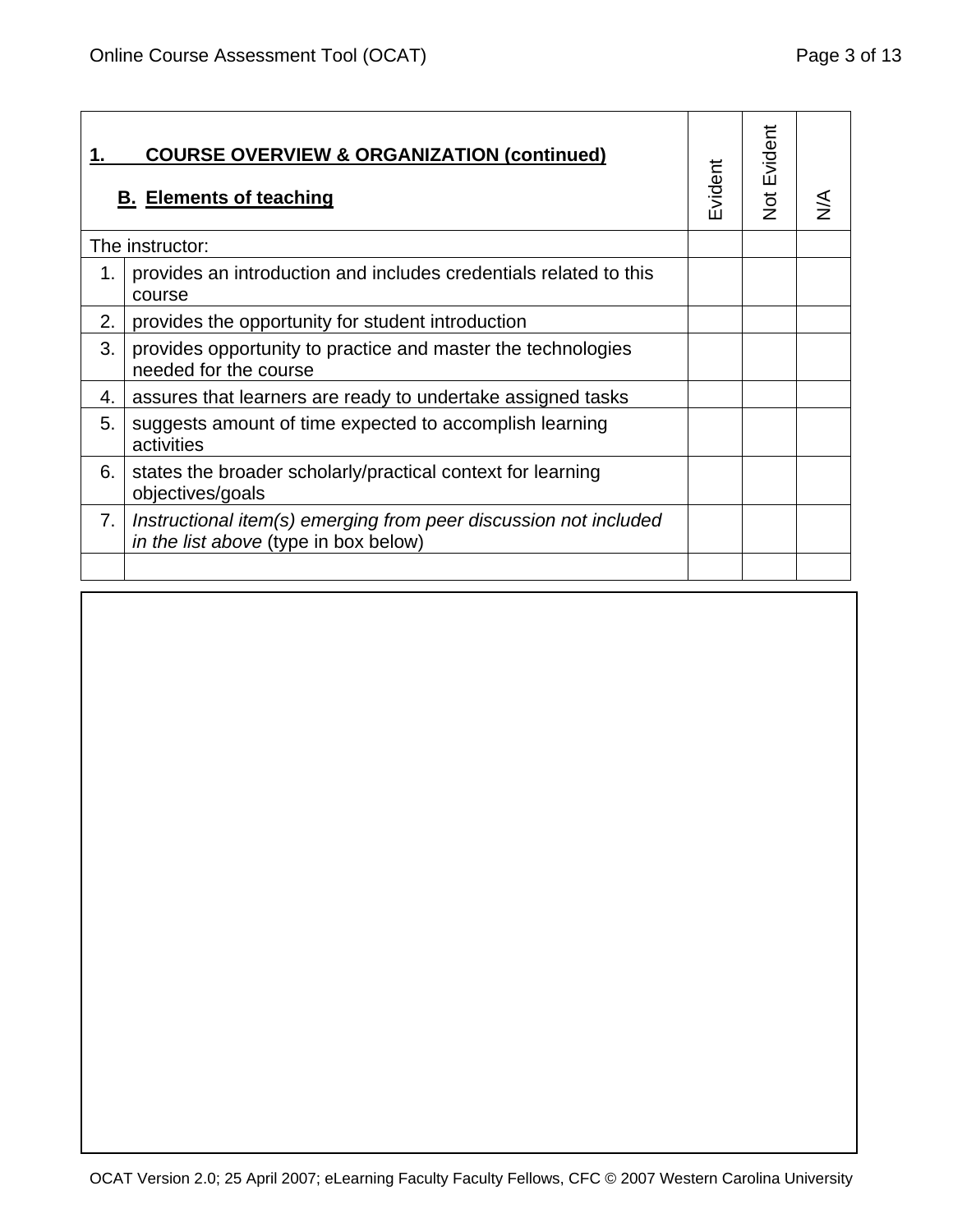|    | <b>LEARNER OBJECTIVES &amp; COMPETENCIES</b><br>A. Elements of course design                               | Evident | <b>Not Evident</b> |  |
|----|------------------------------------------------------------------------------------------------------------|---------|--------------------|--|
|    | Learning objectives/goals:                                                                                 |         |                    |  |
| 1. | are stated for each unit/module                                                                            |         |                    |  |
| 2. | are clear and easy to understand                                                                           |         |                    |  |
| 3. | describe outcomes that are assessable                                                                      |         |                    |  |
| 4. | address content mastery                                                                                    |         |                    |  |
| 5. | address critical thinking skills                                                                           |         |                    |  |
| 6. | Course design item(s) emerging from peer discussion not<br>included in the list above (type in box below). |         |                    |  |
|    |                                                                                                            |         |                    |  |

*2. Learner Objectives & Competencies - continued on next page…*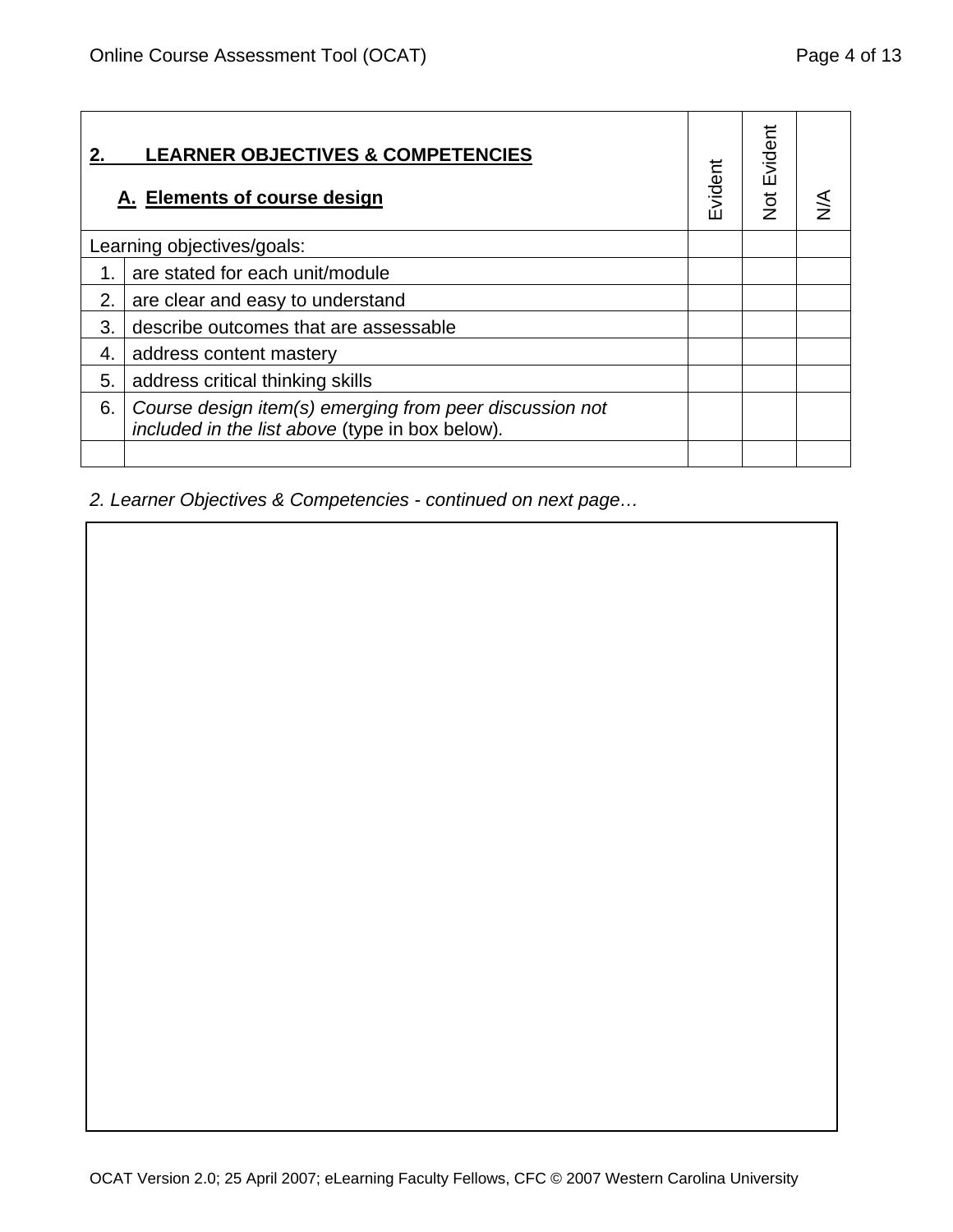|    | <b>LEARNER OBJECTIVES &amp; COMPETENCIES (continued)</b><br><b>B. Elements of teaching</b>                | Evident | <b>Not Evident</b> |  |
|----|-----------------------------------------------------------------------------------------------------------|---------|--------------------|--|
|    | The instructor:                                                                                           |         |                    |  |
|    | provides information to students on how to meet the learning<br>objectives/goals                          |         |                    |  |
| 2. | explains how to meet the learning objectives/goals in a manner<br>that is clear and easy to understand    |         |                    |  |
| 3. | fosters integration with prior learning                                                                   |         |                    |  |
| 4. | Instructional item(s) emerging from peer discussion not included<br>in the list above (type in box below) |         |                    |  |
|    |                                                                                                           |         |                    |  |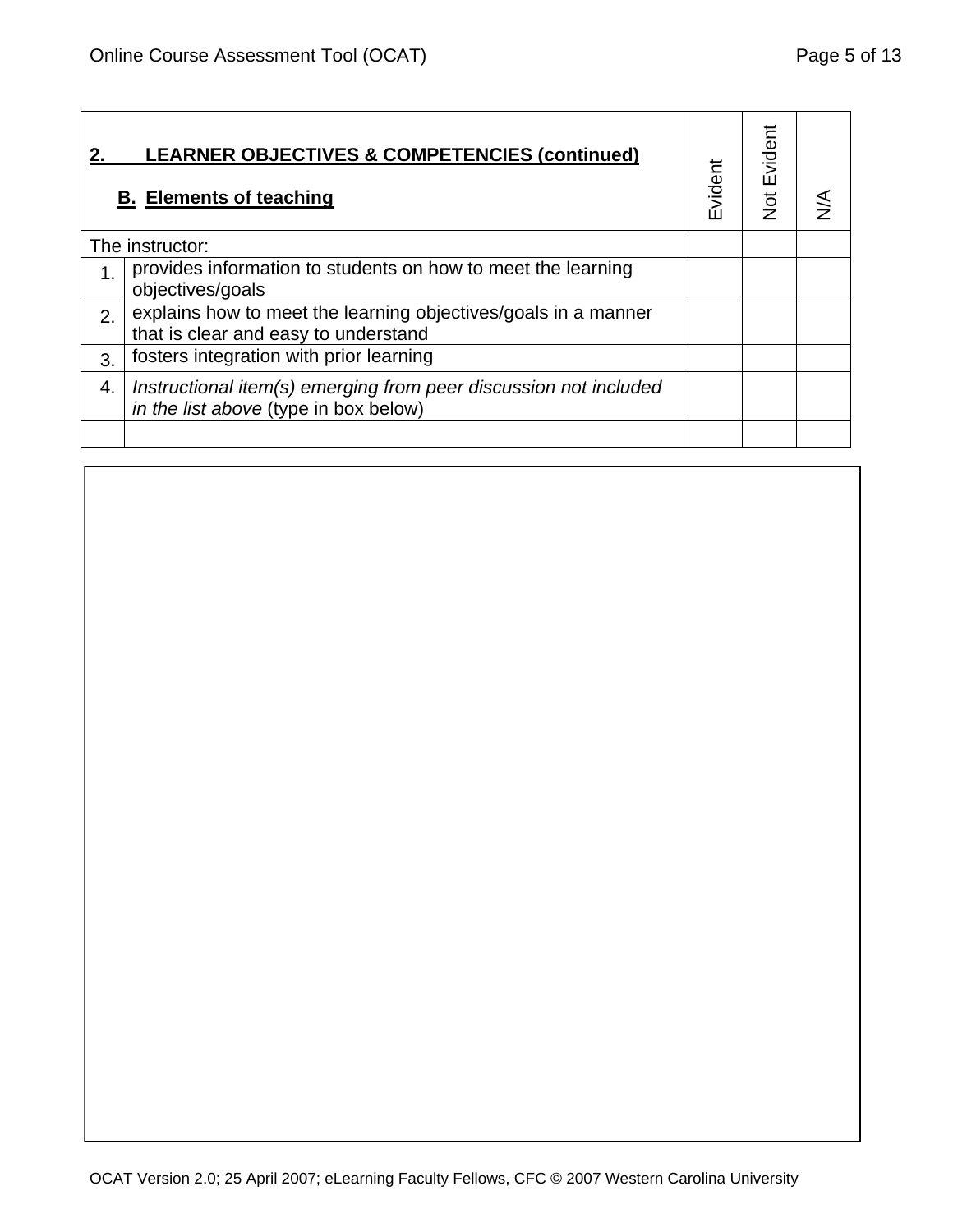| 3.  | <b>RESOURCES &amp; MATERIALS</b><br>A. Elements of course design                                                                                                | Evident | <b>Not Evident</b> |  |
|-----|-----------------------------------------------------------------------------------------------------------------------------------------------------------------|---------|--------------------|--|
|     | Resources/materials:                                                                                                                                            |         |                    |  |
| 1.  | address learning objectives/goals (e.g. course reference<br>materials, glossaries, library resources, relevant web resources,<br>discipline-specific resources) |         |                    |  |
| 2.  | are appropriately authenticated and cited                                                                                                                       |         |                    |  |
| 3.  | are current and/or timely                                                                                                                                       |         |                    |  |
| 4.  | are prepared by qualified sources                                                                                                                               |         |                    |  |
| 5.  | are presented in a format appropriate to the online environment                                                                                                 |         |                    |  |
| 6.  | are easily accessible to the student                                                                                                                            |         |                    |  |
| 7.  | state the purpose related to the course (e.g. core material,<br>supplemental, historical, required/optional)                                                    |         |                    |  |
| 8.  | have active links to non-institutional (external) electronic<br>resources                                                                                       |         |                    |  |
| 9.  | include the use of electronic library scholarly resources                                                                                                       |         |                    |  |
| 10. | address diverse learning styles (e.g. multimedia, text chats, voice<br>chats, animation, performance activities, simulations)                                   |         |                    |  |
| 11. | address diverse learner readiness levels (e.g. remedial and/or<br>enrichment materials)                                                                         |         |                    |  |
| 12. | Course design item(s) emerging from peer discussion not<br>included in the list above (type in box below).                                                      |         |                    |  |
|     |                                                                                                                                                                 |         |                    |  |

*3. Resources & Materials - continued on next page…*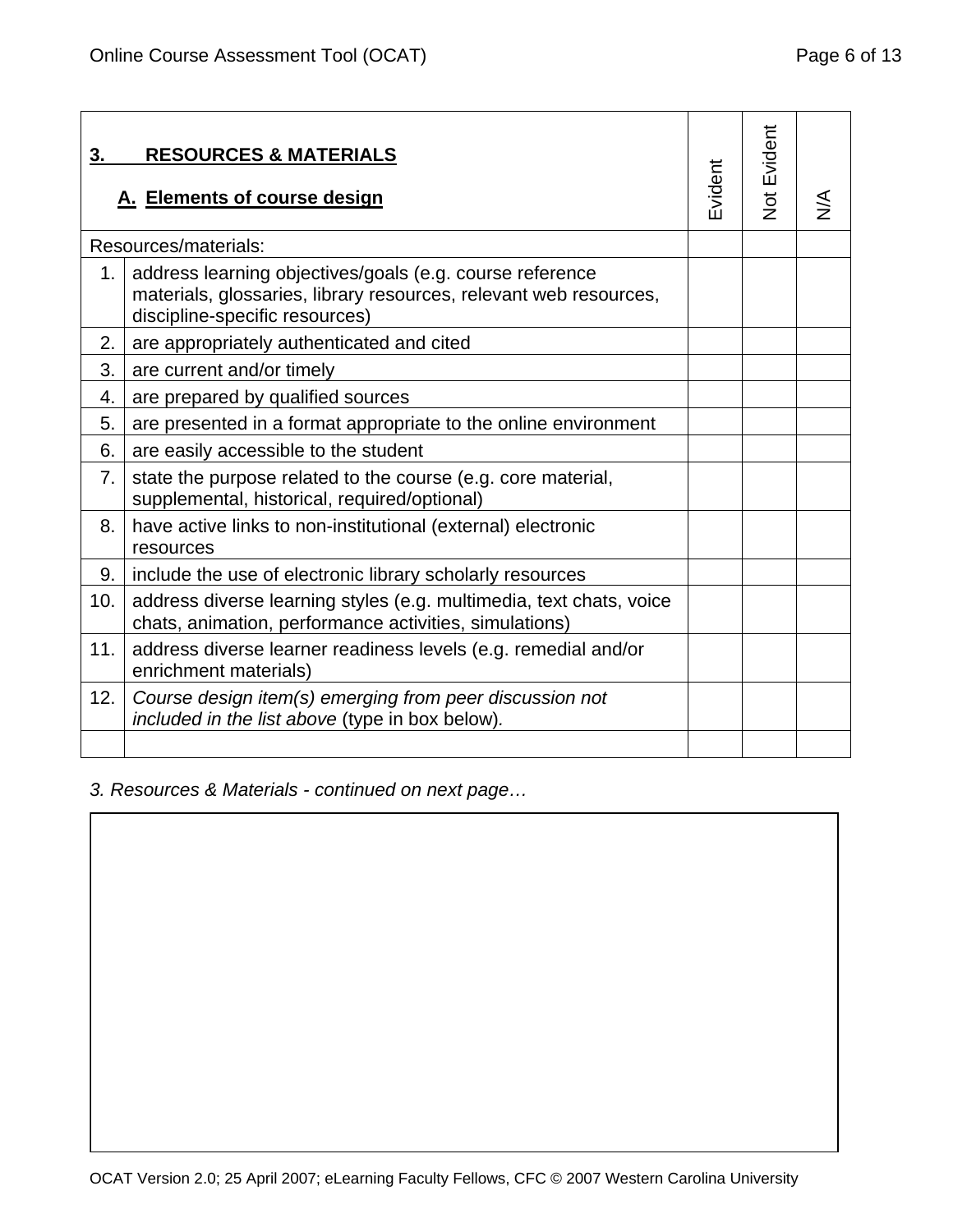|    | <b>RESOURCES &amp; MATERIALS (continued)</b><br><b>B. Elements of teaching</b>                                                                                                         | Evident | <b>Not Evident</b> |  |
|----|----------------------------------------------------------------------------------------------------------------------------------------------------------------------------------------|---------|--------------------|--|
|    | The instructor:                                                                                                                                                                        |         |                    |  |
| 1. | demonstrates knowledge of discipline                                                                                                                                                   |         |                    |  |
| 2. | incorporates strategies that promote the progressive learner<br>construction of knowledge (e.g. use of unit/modules that are<br>thematically connected and have a logical progression) |         |                    |  |
| 3. | provides opportunities for students to contribute to course<br>resources                                                                                                               |         |                    |  |
| 4. | Instructional item(s) emerging from peer discussion not included<br>in the list above (type in box below)                                                                              |         |                    |  |
|    |                                                                                                                                                                                        |         |                    |  |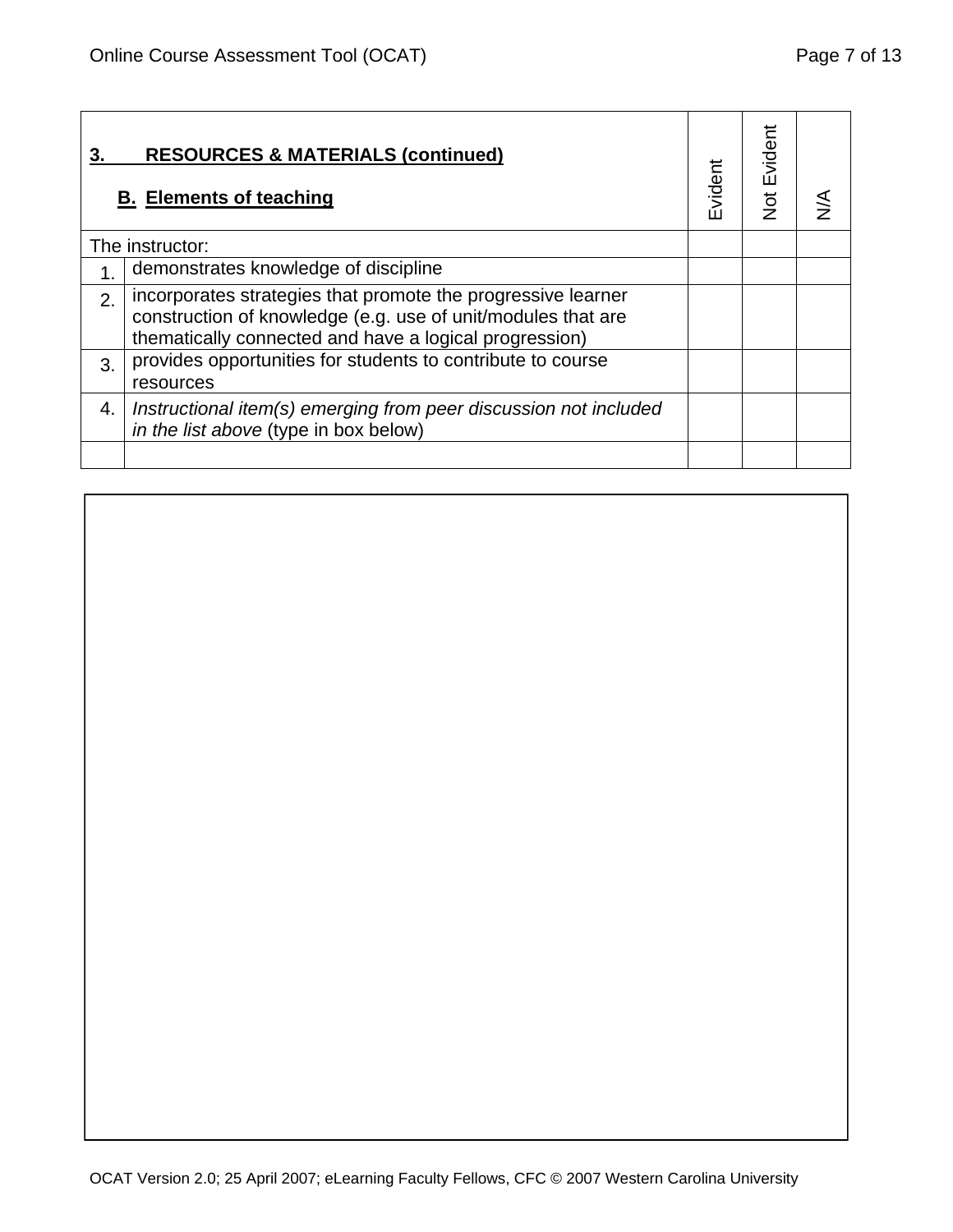| 4. | <b>LEARNER INTERACTION</b><br>A. Elements of course design                                                                                             | Evident | Not Evident |  |
|----|--------------------------------------------------------------------------------------------------------------------------------------------------------|---------|-------------|--|
| 1. | The course design prompts the instructor to be present, active,<br>and engaged with the students (e.g. provide tools necessary)                        |         |             |  |
| 2. | Netiquette instructions/recommendations provided regarding<br>emails & discussion postings                                                             |         |             |  |
| 3. | Guidelines for collaboration are defined                                                                                                               |         |             |  |
| 4. | Guidelines for communication/accountability are defined                                                                                                |         |             |  |
| 5. | Guidelines for privacy are defined (e.g. instructors/students will<br>not repurpose/redistribute student work or communications<br>without permission) |         |             |  |
| 6. | Course design item(s) emerging from peer discussion not<br>included in the list above (type in box below).                                             |         |             |  |
|    |                                                                                                                                                        |         |             |  |

*4. Learner Interaction - continued on next page…*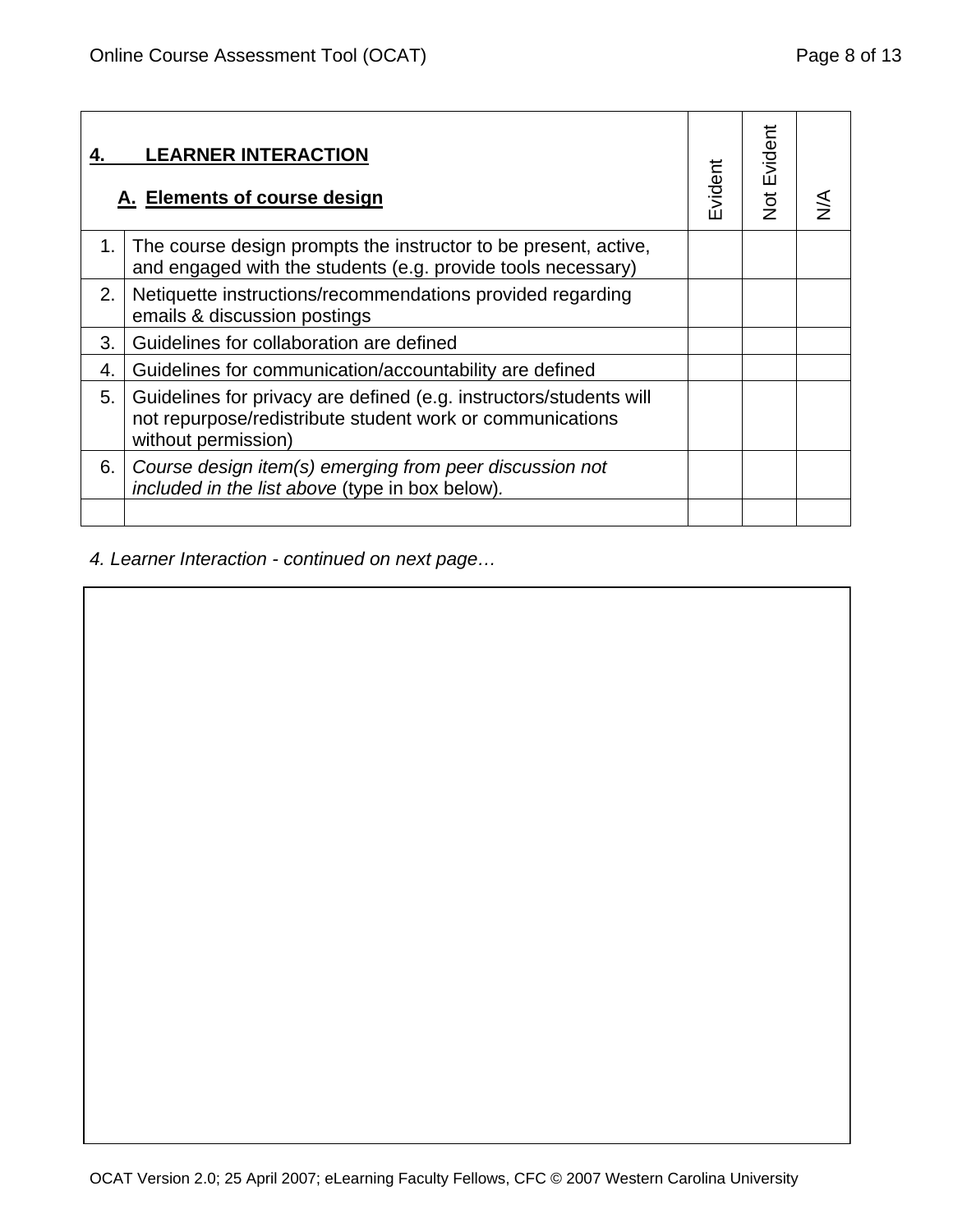| 4.  | <b>LEARNER INTERACTION (continued)</b><br><b>B. Elements of teaching</b>                                                                                                      | Evident | <b>Not Evident</b> | ⋚ |
|-----|-------------------------------------------------------------------------------------------------------------------------------------------------------------------------------|---------|--------------------|---|
|     | The instructor:                                                                                                                                                               |         |                    |   |
| 1.  | is aware of student progress (e.g. assigned tasks) and any<br>barriers to progression                                                                                         |         |                    |   |
| 2.  | fosters interaction among constituencies inside and outside the<br>course as appropriate (e.g. student-student, student-instructor,<br>and with external persons or agencies) |         |                    |   |
| 3.  | embeds learning activities (student-content interaction) that<br>promote the achievement of stated objectives and learning<br>outcomes.                                       |         |                    |   |
| 4.  | selects communication strategies to communicate appropriately<br>with the class as a whole, student groups, and individuals                                                   |         |                    |   |
| 5.  | promotes independent and/or shared student research, if<br>applicable                                                                                                         |         |                    |   |
| 6.  | provides content-based interaction as needed                                                                                                                                  |         |                    |   |
| 7.  | provides timely responses to student queries                                                                                                                                  |         |                    |   |
| 8.  | offers announcements tailored to the progress of the class                                                                                                                    |         |                    |   |
| 9.  | models a communication style that demonstrates a positive tone                                                                                                                |         |                    |   |
| 10. | Instructional item(s) emerging from peer discussion not included<br>in the list above (type in box below)                                                                     |         |                    |   |
|     |                                                                                                                                                                               |         |                    |   |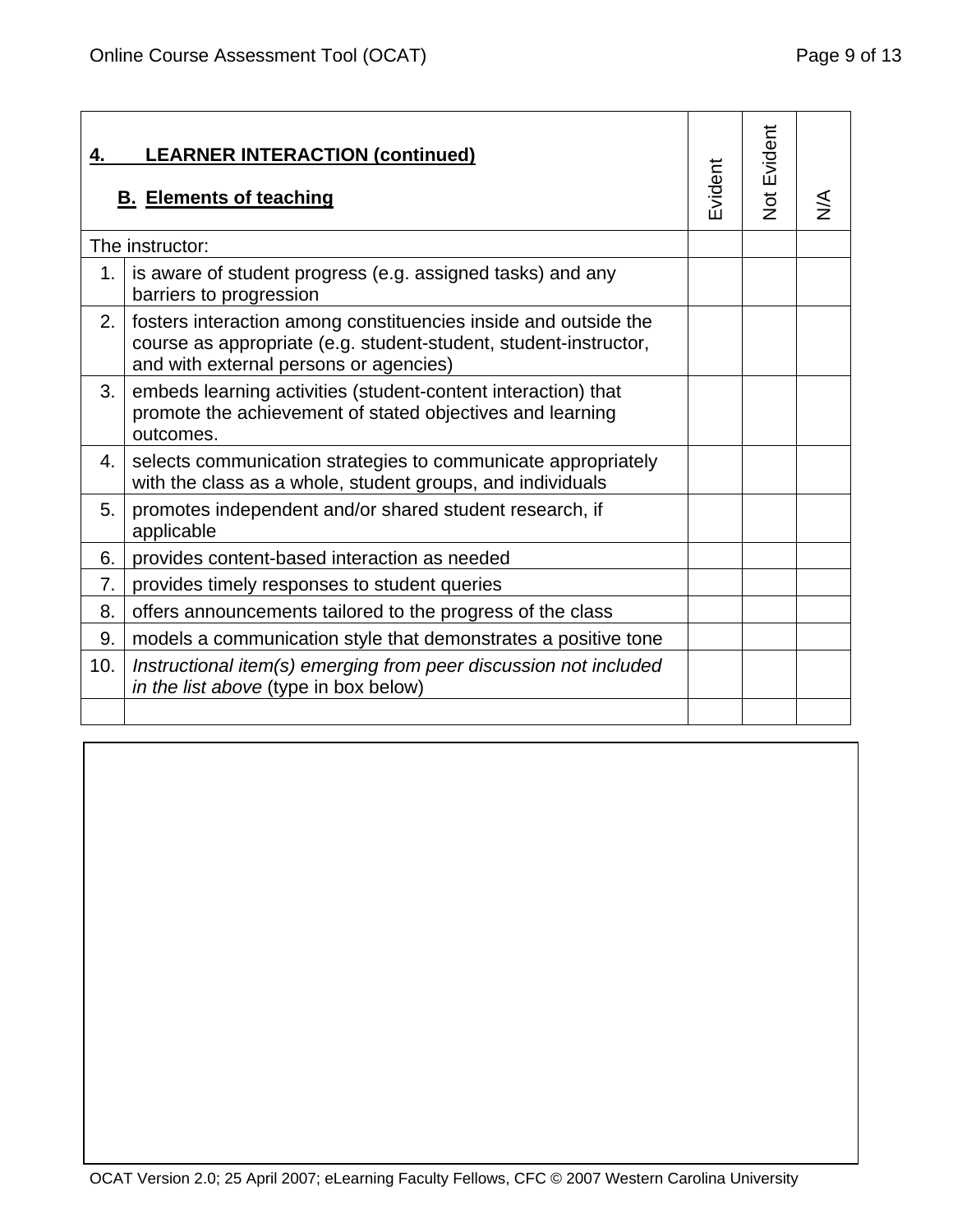arolin

|             | <b>LEARNER ASSESSMENT</b><br>A. Elements of course design                                                  | Evident | vident<br>ш<br>$\frac{1}{2}$ |  |
|-------------|------------------------------------------------------------------------------------------------------------|---------|------------------------------|--|
| $\mathbf 1$ | Assessments are frequent enough to provide formative feedback                                              |         |                              |  |
| 2.          | Rubrics are provided to define assessment criteria, if applicable                                          |         |                              |  |
| 3.          | Methods of submitting assignments are appropriate to the online<br>learning environment                    |         |                              |  |
| 4.          | Course design item(s) emerging from peer discussion not<br>included in the list above (type in box below). |         |                              |  |
|             |                                                                                                            |         |                              |  |

# *5. Learner Assessment - continued on next page…*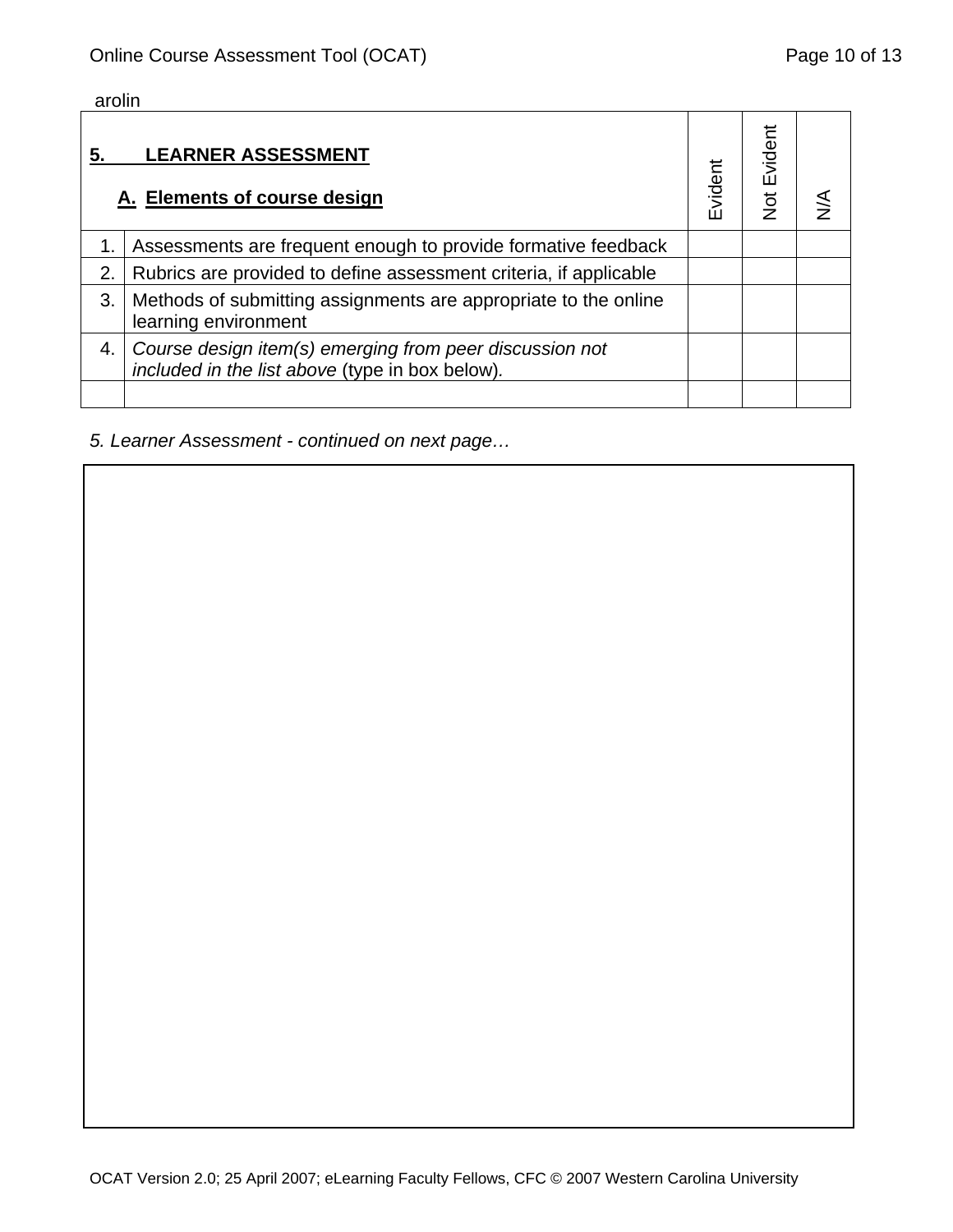| 5. | <b>LEARNER ASSESSMENT (continued)</b><br><b>B. Elements of teaching</b>                                                                               | Evident | <b>Not Evident</b> |  |
|----|-------------------------------------------------------------------------------------------------------------------------------------------------------|---------|--------------------|--|
|    | The instructor:                                                                                                                                       |         |                    |  |
| 1. | clearly describes assignments (student discussion, participation,<br>and projects)                                                                    |         |                    |  |
| 2. | provides formative assessment/progress feedback (e.g. feedback<br>that guides the student about academic performance before the<br>end of the course) |         |                    |  |
| 3. | provides summative assessment feedback (e.g. substantive<br>instructor feedback on academic performance)                                              |         |                    |  |
| 4. | provides timely assessment feedback                                                                                                                   |         |                    |  |
| 5. | Instructional item(s) emerging from peer discussion not included<br>in the list above (type in box below)                                             |         |                    |  |
|    |                                                                                                                                                       |         |                    |  |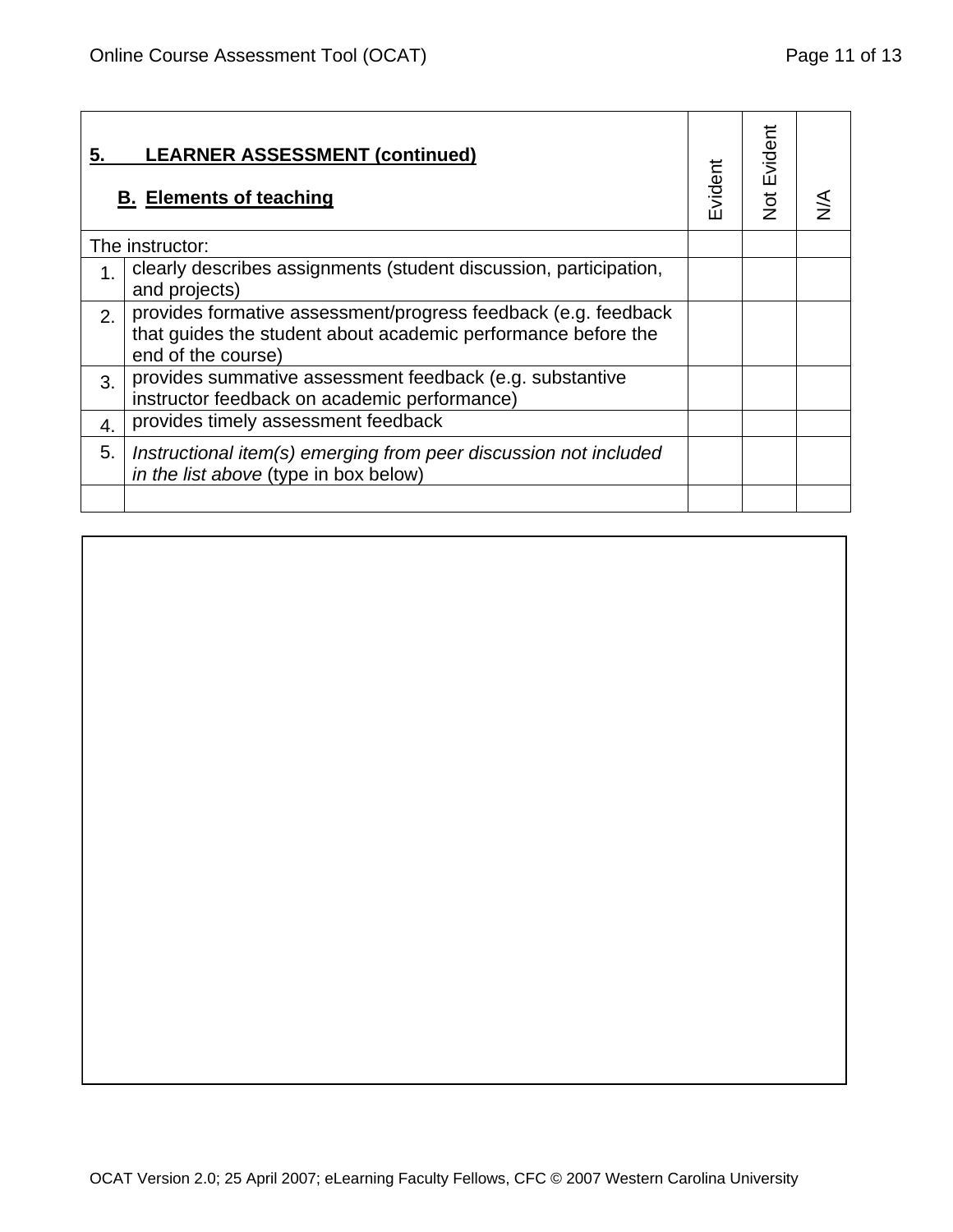| PEER ASSESSOR COMMENTARY:                                                                       |
|-------------------------------------------------------------------------------------------------|
| Additional comments regarding the strengths of this course and teaching:<br>(type in box below) |
|                                                                                                 |
|                                                                                                 |
| Additional comments regarding recommendations for improvement:<br>(type in box below)           |
|                                                                                                 |
|                                                                                                 |
|                                                                                                 |